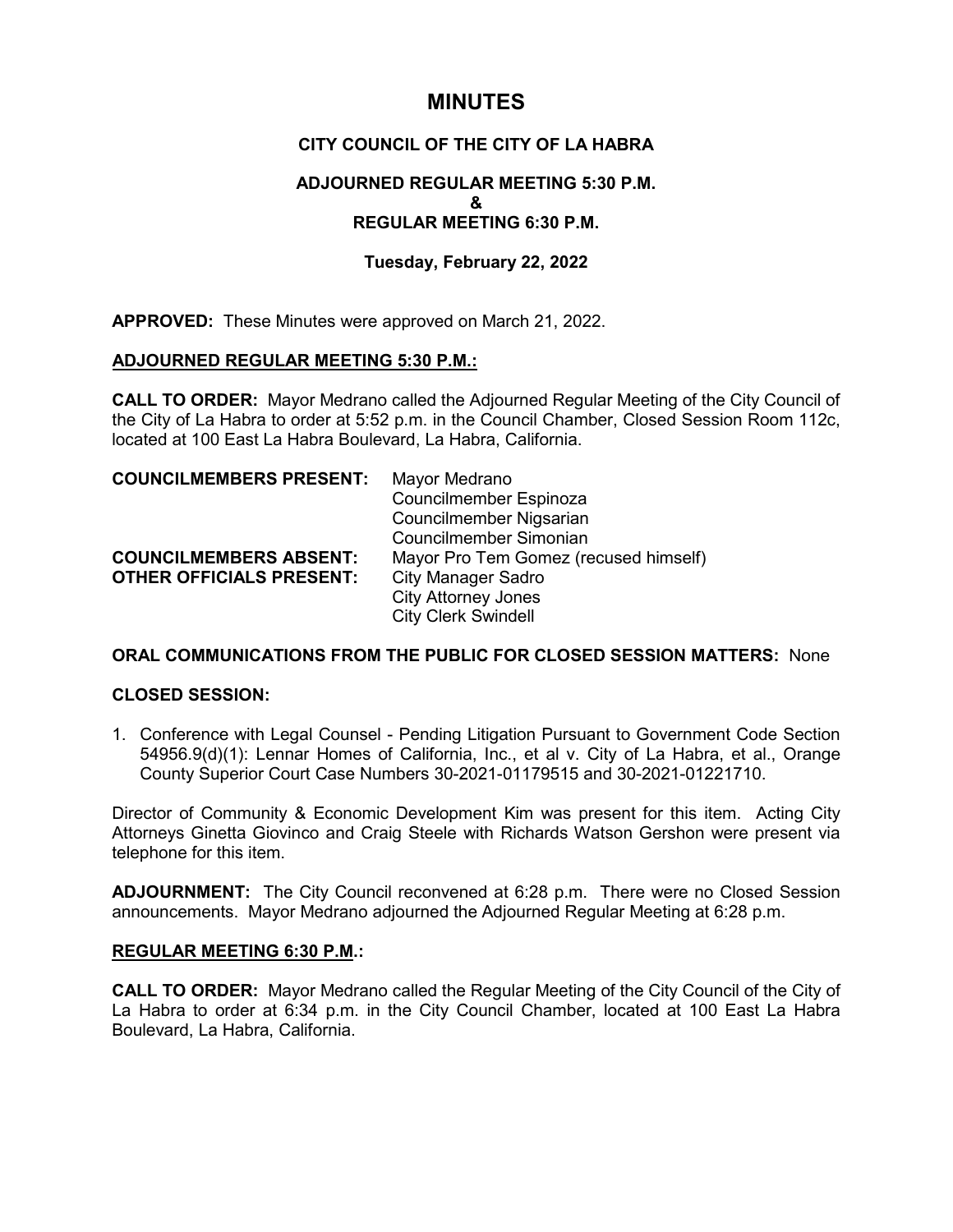City Council Tuesday, February 22, 2022 Page 2 of 7

| <b>INVOCATION:</b>                                               | <b>City Attorney Jones</b>                                                                                                           |
|------------------------------------------------------------------|--------------------------------------------------------------------------------------------------------------------------------------|
| <b>PLEDGE OF ALLEGIANCE:</b>                                     | Councilmember Simonian                                                                                                               |
| <b>COUNCILMEMBERS PRESENT:</b>                                   | Mayor Medrano<br>Mayor Pro Tem Gomez (telephonically)<br>Councilmember Espinoza<br>Councilmember Nigsarian<br>Councilmember Simonian |
| <b>COUNCILMEMBERS ABSENT:</b><br><b>OTHER OFFICIALS PRESENT:</b> | None<br><b>City Manager Sadro</b><br><b>City Attorney Jones</b><br><b>City Clerk Swindell</b><br><b>Assistant City Clerk Barone</b>  |

#### **CLOSED SESSION ANNOUNCEMENT:** None

City Attorney Jones disclosed that he did not attend the City Council Closed Session due to a conflict of interest. He stated that to the best of his knowledge there was nothing to report.

Mayor Pro Tem Gomez disclosed that he recused himself due to a conflict of interest, so did not attend the City Council Closed Session.

#### **PROCLAMATIONS/PRESENTATIONS:** None at this time.

#### **PUBLIC COMMENTS:**

Abi Ben Sahile, La Habra resident, spoke regarding traffic flow and speed of traffic concerns on Harbor Boulevard and Arbolita Drive. He requested that a traffic study be conducted on Arbolita Drive heading east and that the speed lumps were ineffective due to poor design.

Mayor Pro Tem Gomez indicated City Council was aware and concerned with the traffic on Harbor Boulevard and Arbolita Drive, and that he had discussed mitigation efforts with Kathy Felix and City Manager Sadro individually and that City Manager Sadro would be discussing with Traffic Manager Plotnik.

Mayor Medrano indicated he spoke with City Manager Sadro and and with Mr. Sahile this morning regarding the traffic mitigation efforts.

Councilmember Simonian concurred with the traffic concerns on Arbolita Drive and Harbor Boulevard. He spoke regarding more extensive traffic issues on Brookdale Avenue due to lack of a traffic signal. He requested that Brookdale Avenue be included in the Arbolita Drive traffic study.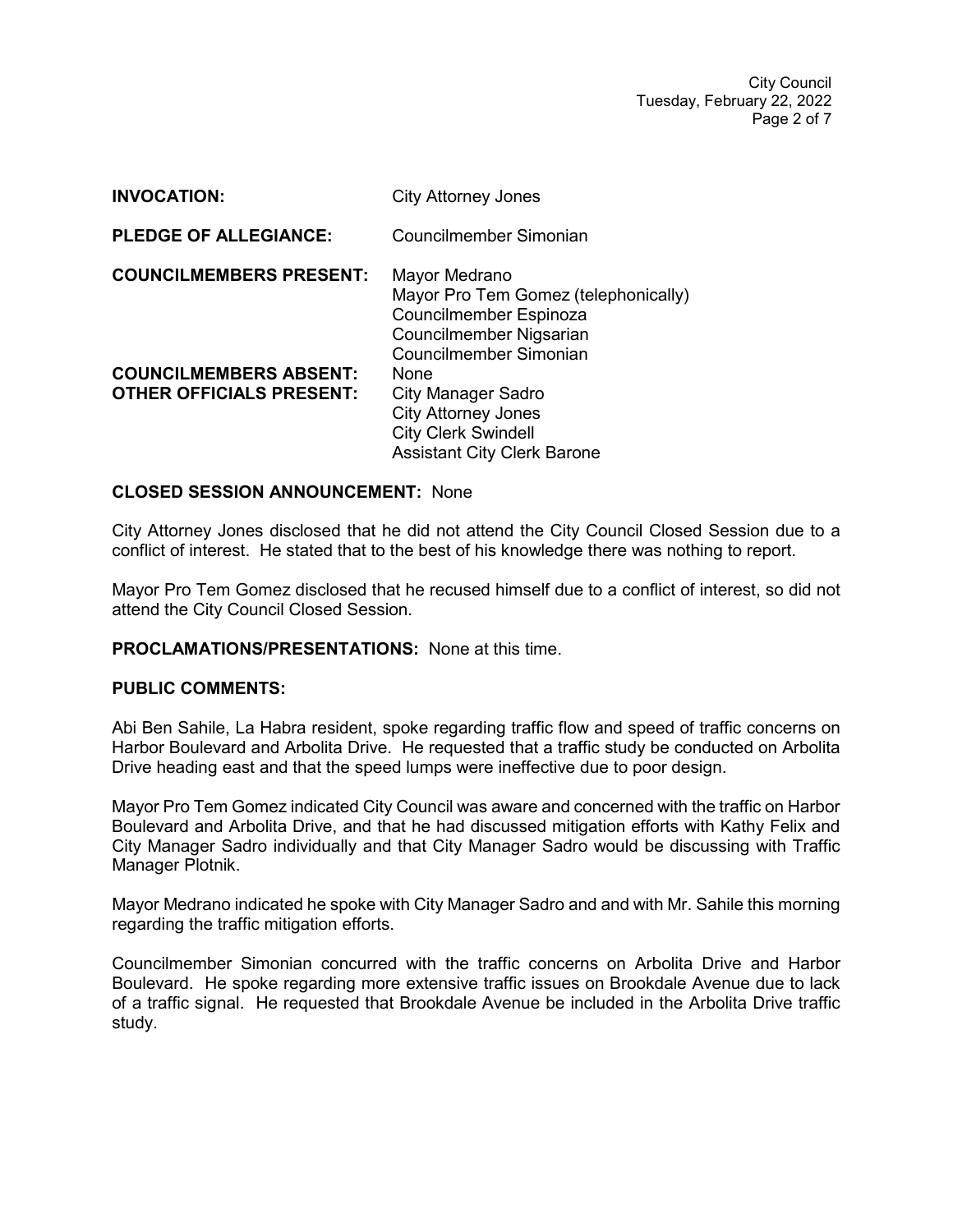#### **CONSENT CALENDAR:**

Moved by Councilmember Simonian, seconded, by Councilmember Nigsarian, and CARRIED UNANIMOUSLY (5-0) TO APPROVE CONSENT CALENDAR ITEMS 1 THROUGH 7.

Said motion CARRIED by the following roll call vote:

AYES: Mayor Medrano, Mayor Pro Tem Gomez, Councilmember Espinoza, Councilmember Nigsarian, Councilmember Simonian NOES: NONE ABSTAIN: NONE ABSENT: NONE

- 1. PROCEDURAL WAIVER: Waive reading in full of resolutions and ordinances and approval and adoption of same by reading title only.
- 2. APPROVE DENIAL OF LIABILITY CLAIM OF CECILIA CRUZ FOR PROPERTY DAMAGE

That the City Council deny the claim of Ms. Cecilia Cruz in order to set a definite six-month Statute of Limitations date.

3. APPROVE THE CITY'S PROPERTY INSURANCE POLICY RENEWAL FOR A ONE-YEAR **TERM** 

That the City Council authorize the City Manager to renew the City's property insurance policy for all City owned properties with Travelers Property Casualty Company of America for all City-owned properties. If approved, the term of the policy will be from March 1, 2022, through March 1, 2023, with a \$5,000 deductible at an annual premium cost of \$108,110.

4. APPROVE PARCEL MAP NO. 2019-178 AT 508 SOUTH WALNUT STREET

That the City Council approve Parcel Map No. 2019-178 for a three-unit residential condominium project at 508 South Walnut Street and authorize the recordation of the Final Map.

5. APPROVE TO ADOPT A RESOLUTION REAFFIRMING THE REQUIRED FINDINGS TO CONTINUE TO ALLOW REMOTE CITY COUNCIL MEETINGS AS REQUIRED BY AB 361

That the City Council:

- A. Receive this report; and,
- B. APPROVE AND ADOPT **RESOLUTION NO. 6048** ENTITLED: A RESOLUTION OF THE CITY COUNCIL OF THE CITY OF LA HABRA, CALIFORNIA, MAKING THE LEGALLY REQUIRED FINDINGS TO CONTINUE TO AUTHORIZE THE CONDUCT OF REMOTE "TELEPHONIC" MEETINGS DURING THE STATE OF EMERGENCY.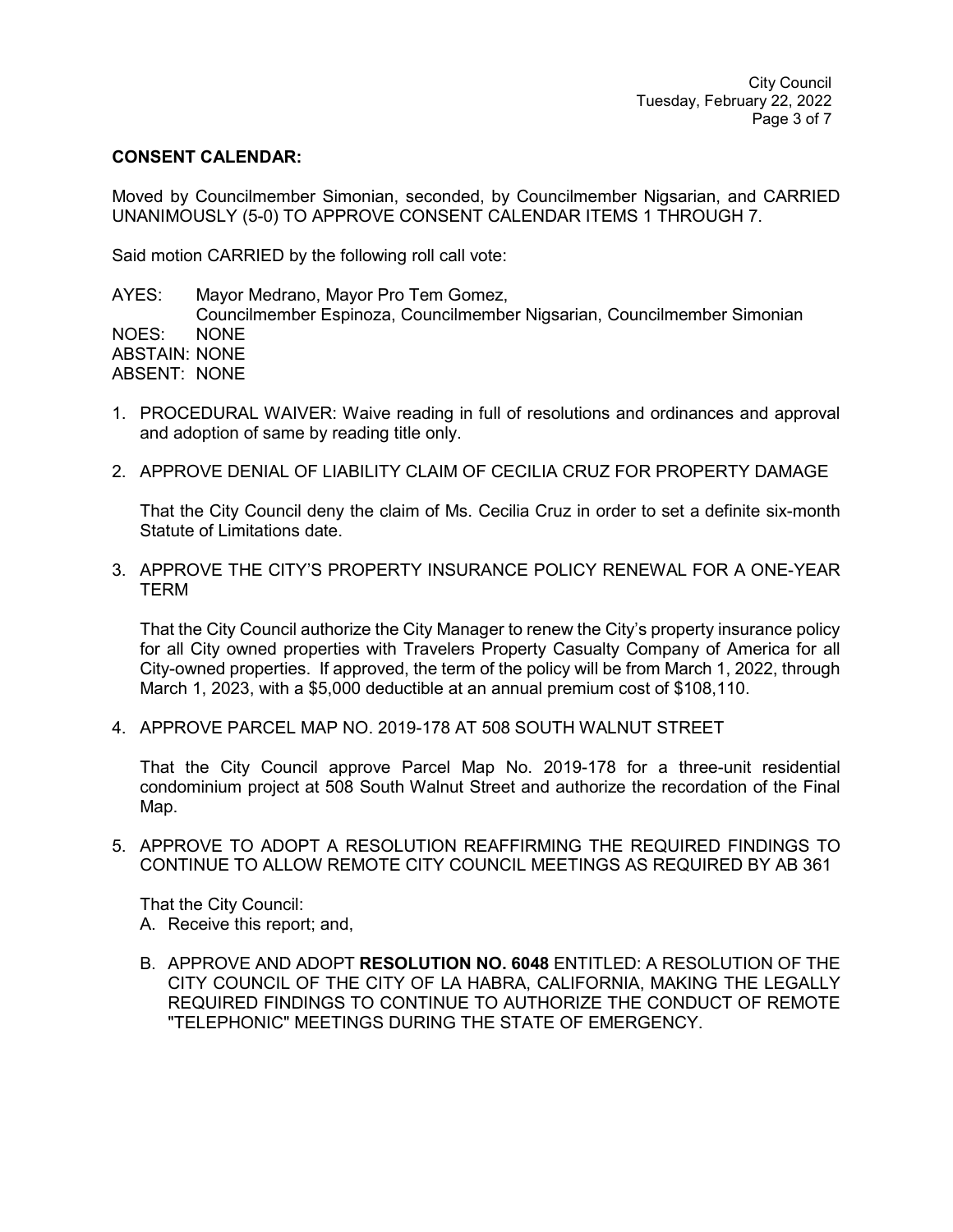City Council Tuesday, February 22, 2022 Page 4 of 7

6. APPROVE AND ADOPT A RESOLUTION AUTHORIZING THE PROJECT LIST SUBMITTAL FOR CORONAVIRUS RESPONSE AND RELIEF SUPPLEMENTAL APPROPRIATIONS ACT OF 2021 (CRRSAA) FUNDING THROUGH THE ORANGE COUNTY TRANSPORTATION AUTHORITY 2021 PAVEMENT MANAGEMENT RELIEF FUNDING PROGRAM

That the City Council:

- A. Receive this report; and
- B. APPROVE AND ADOPT **RESOLUTION NO. 6049** ENTITLED: A RESOLUTION OF THE CITY COUNCIL OF THE CITY OF LA HABRA, CALIFORNIA, AUTHORIZING THE PROJECT LIST SUBMITTAL FOR CORONAVIRUS RESPONSE AND RELIEF SUPPLEMENTAL APPROPRIATIONS ACT OF 2021 (CRRSAA) FUNDING THROUGH THE ORANGE COUNTY TRANSPORTATION AUTHORITY 2021 PAVEMENT MANAGEMENT RELIEF FUNDING PROGRAM.
- 7. WARRANTS: APPROVE NOS. 00133198 THROUGH 00133406 TOTALING \$1,837,513.55, AND WIRE TRANSFERS: APPROVE WIRE TRANSFER DATE 2/28/22 TOTALING 11,593.38

Approve Nos. 00133198 through 00133406 totaling \$1,837,513.55; and approve Wire Transfer dated 2/28/2022, totaling \$11,593.38.

### **CONSENT CALENDAR ITEMS REMOVED FOR SEPARATE DISCUSSION:** None

**PUBLIC HEARINGS:** None at this time.

### **CONSIDERATION ITEMS:**

1. CONSIDER NEIGHBORHOOD TRAFFIC MANAGEMENT PLAN FOR NEIGHBORHOOD "E"

Traffic Manager Plotnik presented the staff report. He clarified the number of households in each neighborhood and the number of representatives from each neighborhood that were committee members. He explained the communication process to the residents in each neighborhood from City staff regarding their Neighborhood Traffic Management Plan.

Mayor Medrano invited the public to testify at 6:47 p.m.

Michael Thomas, La Habra resident, spoke in support of this item.

George Jacob, Jr., La Habra resident, spoke in support of this item. He thanked Traffic Manager Plotnik for his work on the Neighborhood Traffic Management Plan. He requested that the La Habra Police Department patrol the area more frequently.

Mayor Medrano closed public testimony at 6:51 p.m.

City Council discussion included the importance of traffic mitigation in this neighborhood.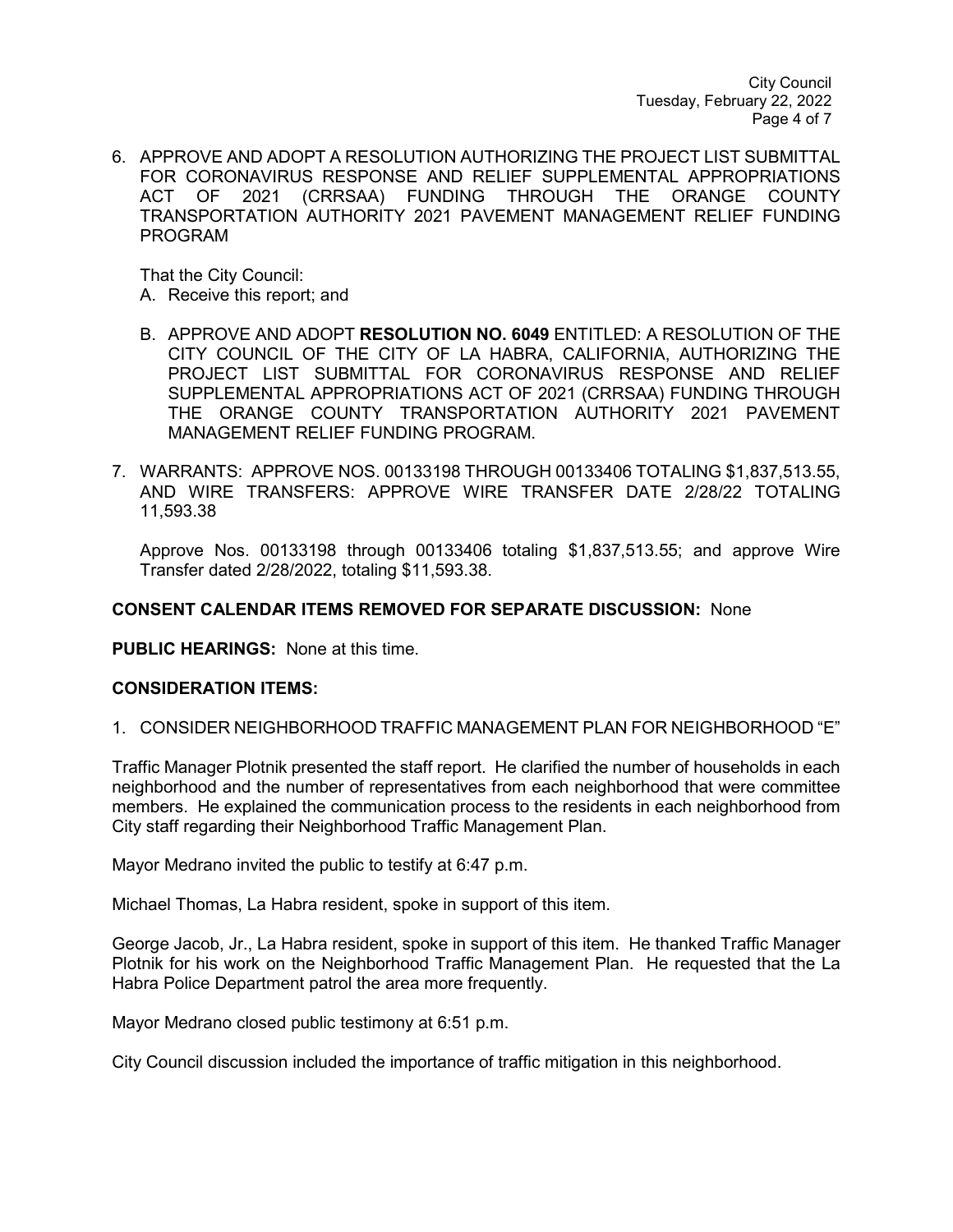City Council Tuesday, February 22, 2022 Page 5 of 7

Moved by Councilmember Espinoza, Seconded by Councilmember Simonian, AND CARRIED UNANIMOUSLY (5-0) THAT THE CITY COUNCIL APPROVE NEIGHBORHOOD "E" TRAFFIC MANAGEMENT PLAN AND DIRECT STAFF TO PROCEED WITH THE DESIGN AND CONSTRUCTION OF THE TRAFFIC CALMING DEVICES AS INDICATED ON THE NEIGHBORHOOD "E" TRAFFIC MANAGEMENT PLAN.

Said motion CARRIED by the following roll call vote:

AYES: Mayor Medrano, Mayor Pro Tem Gomez, Councilmember Espinoza, Councilmember Nigsarian, Councilmember Simonian NOES: NONE ABSTAIN: NONE ABSENT: NONE

2. CONSIDER A RESOLUTION IN OPPOSITION TO INITIATIVE NO. 21-0042A1

Assistant to the City Manager Ferrier presented the staff report.

There was no City Council discussion.

Mayor Medrano invited the public to testify at 6:57p.m. There was no public testimony.

Moved by Councilmember Simonian, Seconded by Councilmember Nigsarian, AND CARRIED UNANIMOUSLY (5-0) THAT THE CITY COUNCIL APPROVE AND ADOPT **RESOLUTION NO. 6050** ENTITLED: A RESOLUTION OF THE CITY COUNCIL OF THE CITY OF LA HABRA, CALIFORNIA OPPOSING INITIATIVE NO. 21-0042A1; AND DIRECT STAFF TO SEND A COPY OF THE RESOLUTION TO THE LEAGUE OF CALIFORNIA CITIES (LOCC) FOR USE IN ITS ADVOCACY EFFORTS ON BEHALF OF ITS MEMBERS.

Said motion CARRIED by the following roll call vote:

AYES: Mayor Medrano, Mayor Pro Tem Gomez, Councilmember Espinoza, Councilmember Nigsarian, Councilmember Simonian NOES: NONE ABSTAIN: NONE ABSENT: NONE

#### **MAYOR'S COMMUNITY CALENDAR:**

Mayor Medrano made the following announcements:

- La Habra Vaccination and Booster Clinic at the La Habra Community Center, Monday, Wednesday, and Friday, 9:00 a.m. to 4:00 p.m. by appointment only.
- COVID Testing at the La Habra Community Center, Monday through Friday, 7:00 a.m. to 7:00 p.m. by appointment only.
- Free At-Home COVID-19 Test Kits available to every home in the United States.
- Free N95 Masks available at pharmacies across the country.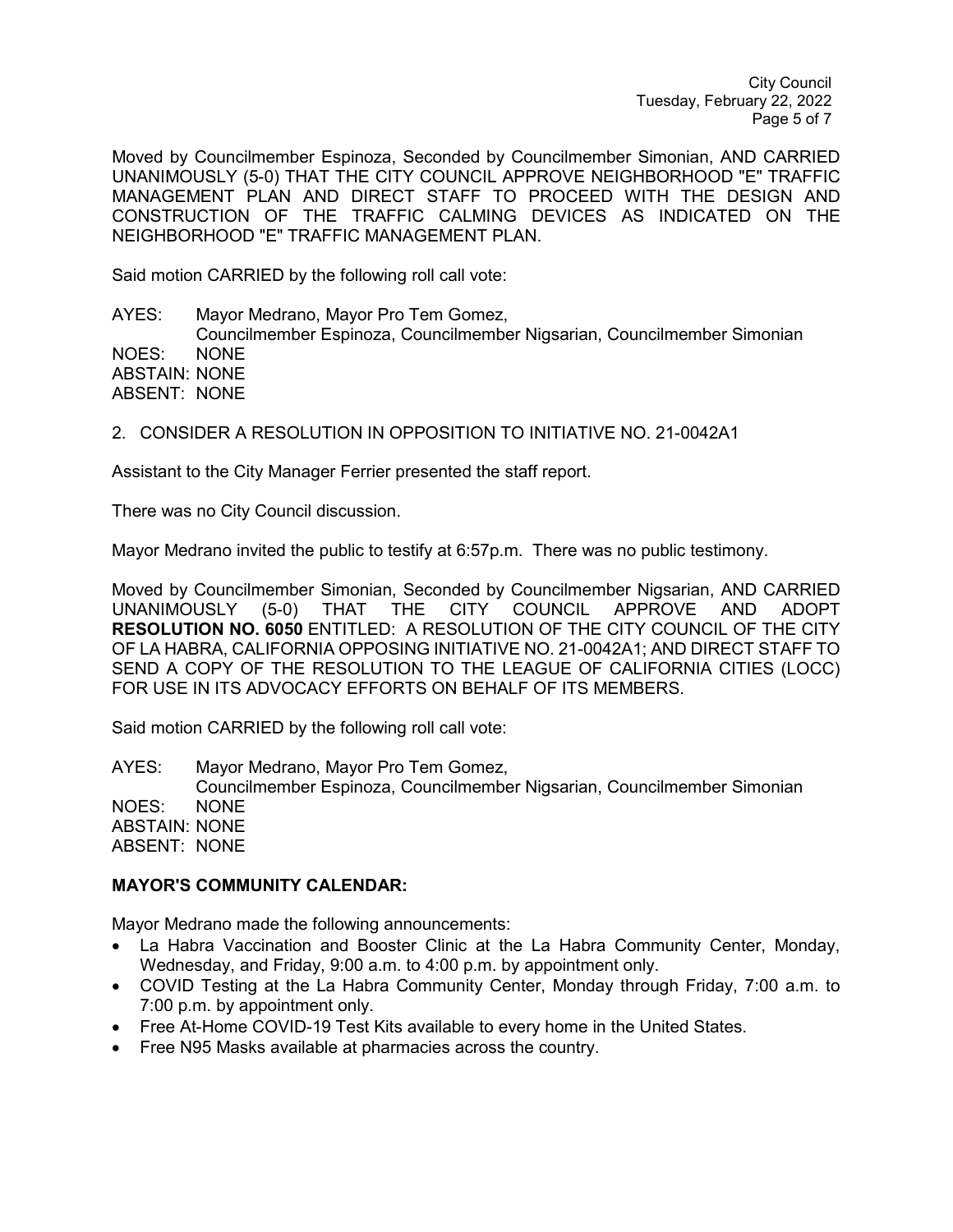- La Habra Children's Museum Winter Hours, January 4, 2022 through March 18, 2022, Tuesday through Friday 10:00 a.m. to 2:00 p.m.; early entrance for members at 9:00 a.m.; Saturdays 10:00 a.m. to 5:00 p.m.; and Sundays 1:00 p.m. to 5:00 p.m. and closed on Mondays and major holidays.
- La Habra Mini Sports for Young Athletes, Tuesdays, March 1, 2022 through April 19, 2022; Wednesdays, March 2, 2022 through April 20, 2022.
- La Habra Races to be held on Saturday, March 12, 2022, at the La Habra Marketplace.

### **COMMENTS FROM STAFF:**

City Manager Sadro noted that the passage of the Neighborhood "E" Traffic Management Plan was a milestone as the Neighborhood Traffic Management Plan (NTMP) program was approved by City Council over 11 years ago. He noted that staff had worked countless hours with neighborhoods to try and provide traffic calming solutions. He acknowledged Traffic Manager Plotnik for his work the last two years during COVID-19 with the neighbors to find a plan that could be supported by them. He stated that that Neighborhood "E" marked the end of the initial NTMP program, but that staff would be coming back to City Council later this year with the results of how the first 15 neighborhoods had faired with the improvements completed, and to receive guidance from City Council on whether or not they would like to renew the program. City Manager Sadro acknowledged the hard work of Traffic Manager Plotnik and the Traffic Engineering Division of the Public Works Department.

### **COMMENTS FROM COUNCILMEMBERS:**

Councilmember Nigsarian thanked his fellow City Councilmembers for the opportunity to serve on the City Council. He spoke regarding his previous experience and that he looks forward to working with the residents and his fellow City Council colleagues.

Mayor Pro Tem Gomez thanked his colleagues and the community for their support during his recent illness and recovery. He welcomed newly appointed City Councilmember Nigsarian. He congratulated Los Angeles Rams player and former La Habra High School student Greg Gaines on the recent Super Bowl LVI championship.

Councilmember Espinoza thanked Traffic Manager Plotnik for his work on the Neighborhood "E" Traffic Management Plan. She thanked City Council for approving Consideration Item No. 2 in opposition to Initiative No. 21-0042A1.

Councilmember Simonian welcomed newly appointed City Councilmember Nigsarian. He thanked residents of Neighborhood "E" for giving their input tonight. He thanked Mr. Sahile for attending tonight's meeting.

Mayor Medrano congratulated newly appointed City Councilmember Nigsarian. He stated that he attended the La Habra High School Girls' Softball Opening Day ceremonies, the La Habra High School Girls' Soccer game, and the ribbon cutting for the grand opening of the Phantom Theater at the La Habra Depot Theatre. He noted that Phantom Theater had a presentation of Charlotte's Web which he was not able to attend. He wished the Sonora High School Girls' Soccer team good luck in the CIF playoffs.